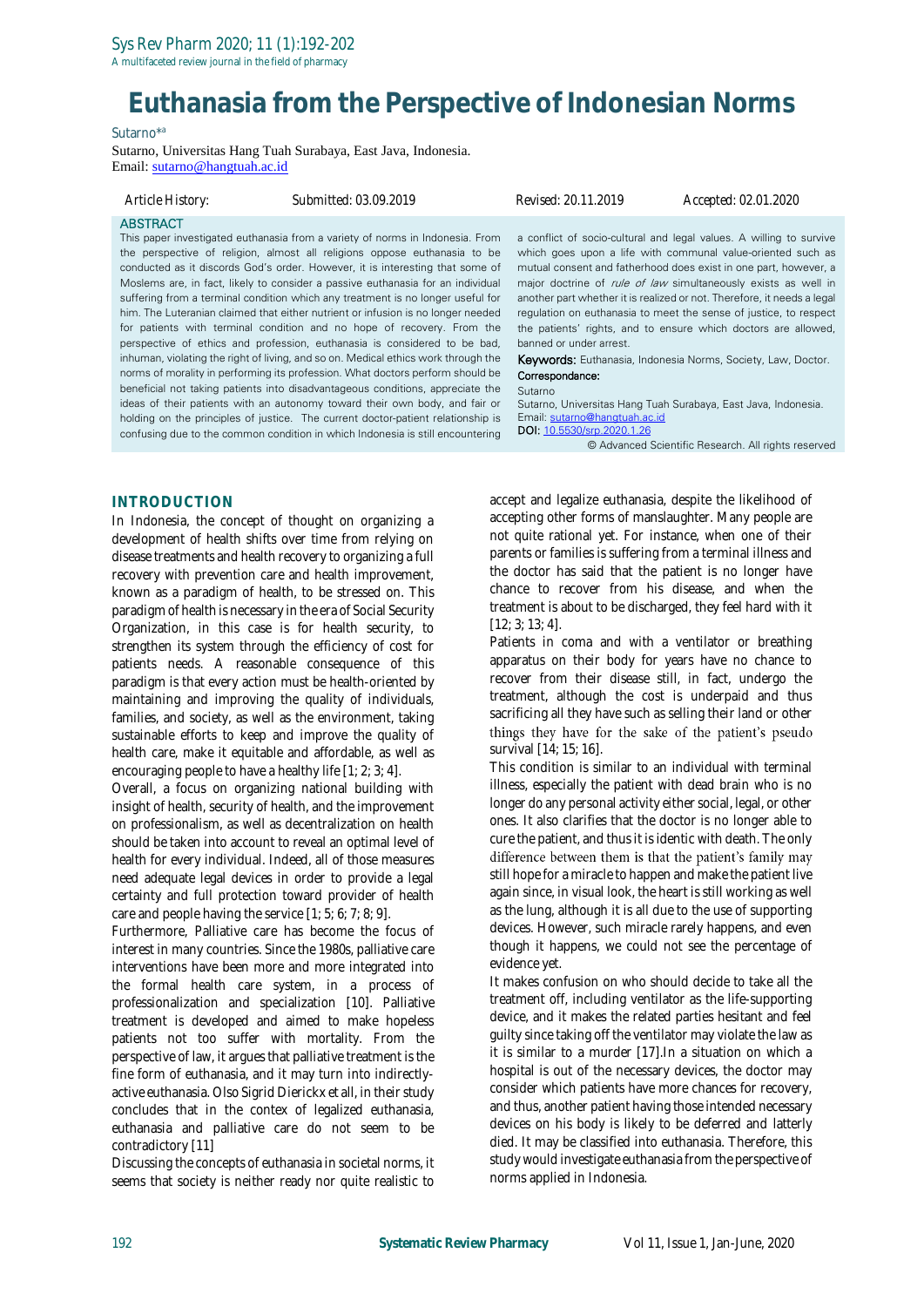**Euthanasia from the Perspective of Religion Norm**

We all know that religion is the most important guidance for human in their life. In England, study of Andriy Danyliv and Ciaran O'Neil conclude that opposition to legalisation of euthanasia is religious beliefs and the strength of those beliefs [18]

**Islam**

Madinah Charter, the World first constitution, respected the rights of every individual as mentioned in Article 12 of the charter. Therefore, Islam has juridically concerned on and appreciated the rights of individual. In that moment, Rasulullah still lived and Islam just initially developed. It concluded that Islam's respectfulness on individual rights. Al Qur'an in Surah Al-Mulk verse (2) reminds that life and death is in Allah's hand, and those are created to test the human's faith, deeds, and loyality toward their God. Islam concerns on the salvation of human life since they were in mother's womb up to the rest of their life [19].

In the notion of reasoning a problem, one may use his faith and mind. Thus, in reasoning euthanasia and relate it with the tenet of Islam, one may use his faith and logical mind. The importance of logical mind in Islam makes Hamka argues that the Prophet Muhammad S.A.W. has ever claimed that religion is logical mind, and there was no religion on people with no logical mind [19].

Allah promises to make the believers die easily. Toward people with terminal condition, their death does not need to be hastened, neither through a fine way (e.g., euthanasia) nor arbitrarily killed. Allah gives them chance to repent and die in peace/ *khusnul khatimah* [20]. It concludes that Islam opposes euthanasia. This prohibition is precisely for the importance of the patients. There is a belief that human only live in this world temporarily rather than the hereafter [21]. Death, as the end of a temporary life and as the gate to go to another eternal world, should be encountered by using the chance of repentance. Indeed, patients who patiently face their death and repent toward God may take benefits after they pass the process of mortality.

Although the disease has already been in terminal condition, a miracle from Allah may still possibly come; things that are difficult to investigate. As we know, law in Islam is classified into 5:

- 1. Compulsory, the order must be conducted. When it is conducted, one may get rewards, and conversely, when it is dismissed, one may have sin;
- 2. *Sunah*, suggestion, when it is conducted, one may have reward, however, when it is dismissed, one may not have any sin;
- 3. *Haram,* When it is conducted, one may have sin, and conversely, when it is dismissed, one may have reward;
- *4. Makruh,* when it is conducted, one may not have any sin, however,when it is dismissed, one may have rewards;
- *5. Mubah,* it could be either conducted or dismissed, as it does not effect on reward or sin [22]

Relating to those laws of Islam, passive euthanasia is considerably *haram* by some theologians requiring people to take medication when they are sick, and it is considerably *mubah* by some theologians arguing that it does not need to take medication when people get sick as it certainly gives benefits toward them [23]. Toward the directly active euthanasia, it must be considerably *haram*, rather than indirectly active euthanasia such as passive euthanasia.

In the notion of murder, Islam claims that for whoever doing murder, it depends on three kinds of rights, including Allah right, rights of beneficiaries, and right to be killed. Therefore, when an individual have repentance and surrender his life to the beneficiaries of a patient killed, he is likely to be free from Allah rights, although it still depends on the beneficiaries whether they do *qisas* or forgive him by charging him (i.e., *diyat*) or not

In the notion of euthanasia, if the order is from the pasient self or his/her family and if the doctor is still considered as the murderer, he should surrender to the beneficiaries of the patient and they may make a mutual consent that the family will forgive the doctor without any fine to be charged on him.

Hadith of the prophet Muhammad S.A.W., narrated by Annas r.a. said that Rasulullah ever said: Do not ask for death, as suffering may come. If it is crucial to do such thing, say the following pray: Ya Allah, extend my age if life is better for me, and give me a death if it is better for me." From this hadith, it is clear that asking for death (i.e., euthanasia) is forbidden [6; 16; 3; 13].

Such pray is good and should be conducted by patients who still enable to pray. For patients in coma for years, their family should always pray for them.

Surah An Nisa' verse (29):

"For you who have believed, do not consume one another's wealth unjustly but only [in lawful] business by mutual consent. And do not kill yourselves [or one another]. Indeed, Allah is to you ever merciful"

From this Surah, it is clear that Islam opposes suicide. Thus, directly-active euthanasia should not be justified. However, what if the idea is: the patient is sure that his disease will not be recovered, and after a long discussion and explanation from the more than one doctors, he is sure that death in *khusnul khatimah* ever. As long as he has chance to die in *khusnul khatimah*, he is likely to ask for euthanasia [24].

In Surah Al'A'raf verse (34), we can find that when their time has come, they will not remain behind an hour, not will they precede [it].

Thus, it is Allah determining for life and death, not human. Therefore, indirectly-active euthanasia is not aimed to shorten one's life, but merely mitigating his suffering by some painkillers, and one who determines one's life is only Allah S.W.T.

Surah Al-Maidah verse [3] and Surah Yusuf verse [87] assert that being hopeless is the nature of an infidel. One should keep struggling without ever being hopeless for anything. Euthanasia in Islam is known as *qatl ar-rahmah* or *taisir al-maut* easy due mercifulness and it is aimed to mitigate the patient's suffering, whether positive or negative. At the first Islamic Medical Conference in Kuwait in 1981, it claimed that there was no reason justifying euthanasia or murder due to mercifulness [1;7;13; 8].

In the notion of efforts, one is not allowed to stop his effort. In this regard, the attempt refers to recovery through any health treatment and devices. Besides those attempts, another effort that Islam concerns on is being patient, praying, doing good deeds which includes giving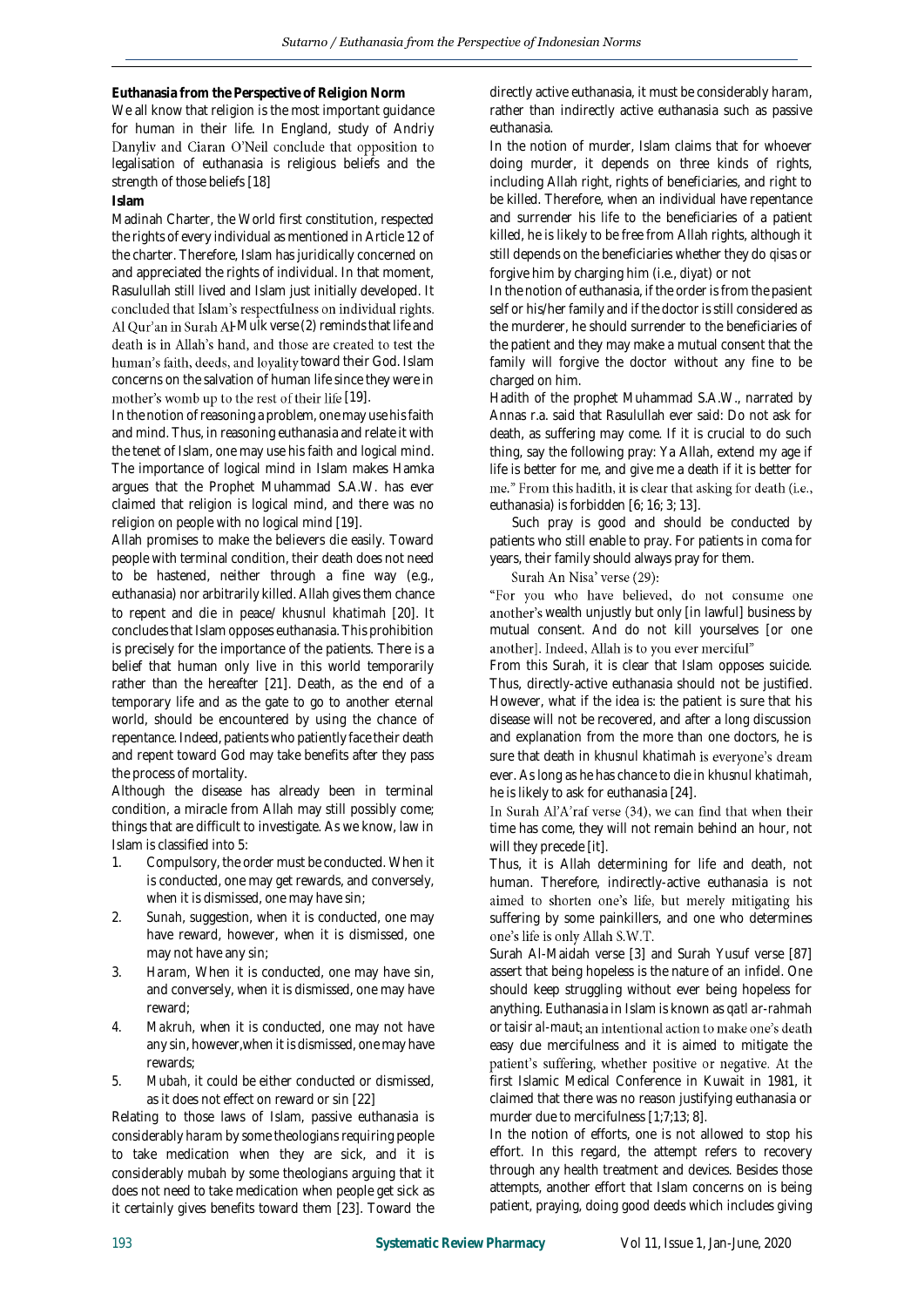charity to the poors and orphans [25]. At the terminal condition based on medical version, non-medical efforts is possible to be alternative ways, and it is beneficial to have death in *chusnul khatimah* and for the sake of life hereafter. It is important although the *fiqh* of Islam, narrated by H. Sulaiman Rasjid explained about human rights, including right for death [26], despite its unclear explanation on what those rights are.

An idea about human and knowledge by C.A. Qadir as narrated by Hasan Basari, a prominent philosopher from Pakistan, argued that Allah attributed human with superiority, in this case, Adam toward angels had knowledge about things, as mentioned in Al-Qur'an [27]. That is how Allah appreciates and values more toward insightful being. Furthermore, the first revelation that Rasulullah S.A.W. received from Allah contains an order, "read with the name of Allah". Hence, every mankind should seek for knowledge.

In regard with euthanasia, science that doctors have and determine that an individual's disease is no longer able to be cured should be appreciated [28]. In order to avoid or mitigate any error, since doctors are also human being, ones who determine whether or not a disease is no longer able to be cured should be a team, indicating that it is more than one doctor [15; 12; 6].

#### **Roumanian Catholic**

Since in the middle of 20<sup>th</sup> century, catholic churches had been strunggling to give as clear doctrines as possible about a health care for terminal conditions, related to the churches' moral tenet on euthanasia and survival system. Paus Pius XII, one who witnessed and imprecated any eugenetic and euthanasia systems by Nazi as well as the beginning of modern systems of survival, was the pioneer who clearly explained this moral problem and defined doctrines. On 5<sup>th</sup> of May, 1980, a congregation for religious tenet established a declaration about euthanasia that further explained this doctrine, particularly to the increasing complexity of survival systems and the incessant propaganda of euthanasia as a legitimate media to end the life. Paul Yohanes Paulus II, concerning on the increasing practices of euthanasia in encyclical Bible of Life or *Evangelium Vitae* No. 64, warned us to strive against "a worrying tendency" from "the culture of death" in which the increasing number of old and weak people considered to be burdening. Paul Yohanes Paulus II also asserted that euthanasia was a faulty mercifulness; pseudo mercifulness. The true mercy drives to carry on suffering to one another. This mercy should not kill people suffering from terminal condition we could not carry on. (in *Evengelium Vitae, No. 66*).

#### **Hindu**

The perspective of Hindu toward euthanasia lies into the teaching of *karma, moksa,* and *ahimsa*. *Karma* is a pure consequence from all kinds of will and intention of doing things; good and bad, physic/sould and mind, words and deeds. The accumulation of bad karma may hamper *moksa*, a freedom from reincarnation as a primary goal of Hindu. Ahimsa is the principle of "anti-violance" or forbidden to harm others.

Suicide is forbidden in Hindu as it may disturb the process of reincarnation due to aggregate bad karma. Human's life is a valuable chance to pursue a better level of reincarnation [29]. In Hindu, when an individual commit

suicide, his soul will not go into either hell or heaven, but remains in this perishable world as a bad spirit and go with no direction until such a period of life, and he will go into hell to receive worse punishment before finally reincarnating for having his previous *karma*, started from the beginning.

#### **Buddha**

Buddha puts a great emphasis on value of life, and avoiding any action of murdering others is considered to be the moral tenet of Buddha. Thus, it is clear that euthanasia should not be justified. This religion also emphasizes on "mercifulness", and unnaturally precipitating someone's death is a kind of violence against the principle of Budha.

#### **Orthodox Church**

Churches always assist the believers since they were born, during their lives, and up to their death by having pray, ceremonies or ritual, sacrament, speeches, teaching, and love as well as faith and hope. Every life and death is united with ecclesiastical life. Death is bad and considered as a symbol of resistance with life that God has granted. Orthodox churches have a strong stance toward the principle of pro-life, and thus, it may against the principle of euthanasia.

#### **Protestant**

Protestant consists of various denominations with different approaches in their perspectives of euthanasia along with people assisting the execution of euthanasia. Several perspectives from different denomination such as: United Methodist Church in its teaching argued that "the utilization of medical technology for extending the life of patients with terminal condition needed an accountable decision on when the supporting devices could truly support their chance of life, and when it would end".

Lutheranian Church in America classified the artificial nutrition and dehydration as a medical treatment not referring to a fundamental care. In particular case, such medical treatment is likely to be useless and burdening, and thus, the moral responsibility could be stopped or nulled and let the death come.

A Christian believes that he is in a unique position to let the life go as he believes that death of a physical body is a beginning to go to a better life. Furthermore, the head of Catholic and Protestant recognize that if putting this life off is legalized, it may indicate a forgiveness of having sin, and the future is a poison for health care, dissolving their hope of being recovered.

From the beginning, the way Christians respond to "suicide" and "mercy killing" issues based on the perspective of "the holiness of life" that gives by God. Ending life due to any reason may against the aim of this grant.

The new convenant gospel by Mateus 25 "therefore, I say to you: you do not need to worry about your soul, what you should eat or drink or any part of your body, what you should wear. That soul is more than food and that body is more than cloth, isn't it?" (Pil. 4:6, 1 Ptr. 5:7, 1 Tim. 6:6, Ibr. 13:5) 27, "who, amongst you, are worry about continuing their ages?". Following this tenet, soul is more important than anything and human will not be able to change it, either extending or shorting it. Again, God will decide.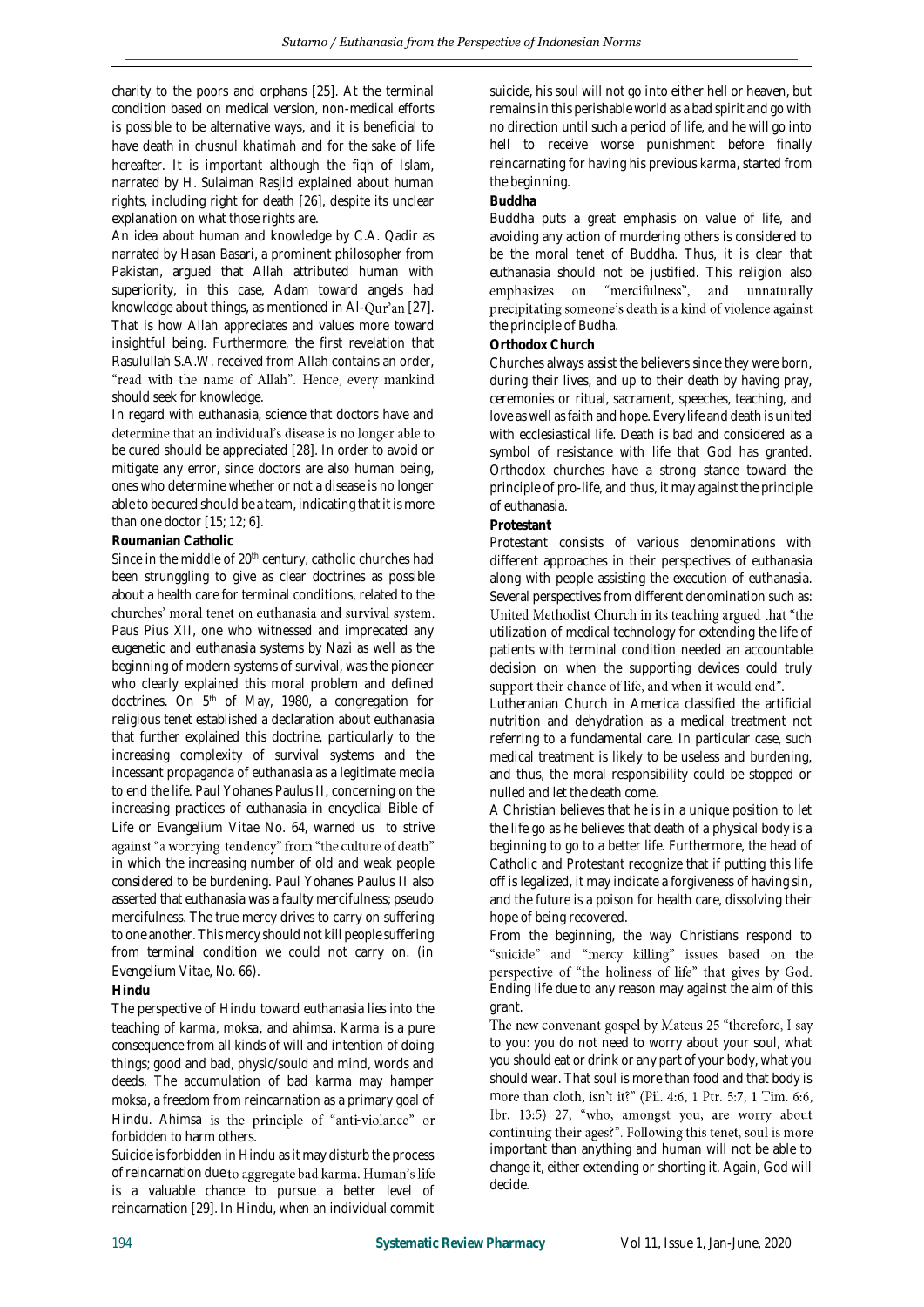In the context of law, torturing someone is a violence, however, if it has a good aim, it should be taken into account. This is a legal doctrine or jurisprudence, and a teacher "racking" his students or parents "hurting" their kids to give a learning is one classic instance of this thing. In Christian world, hurting is sometimes allowed such as nailing and passing through someone in Philippines.

Relating euthanasia with religions, all of those religions oppose euthanasia. Interestingly, some Moslems are likely to accept a passive euthanasia by taking an idea that someone with no hope for recovery and closed to death should be patient, religious, and any treatment is no longer useful. Luteranian assume that nutrient-input and infusion are no longer needed for patients with no hope for recovery.

#### **Socio-Cultural Norms**

#### **The ownership of life**

Who does actually belong one's life? Does it belong to an individual in personal or belong to his family or both? In Western with individualistic society, one's life does belong to individual. Conversely, in collective community, one's life belongs to both himself and his family. In Indonesia, one's life belongs not only oneself but also his family, and even the community. Hence, losing one's life will hurt the whole family or even the community.

Someone may feel that he own his one life. However, it does not mean that he owns his own stuff. Latterly, may that life be seen as goods or things? In legal setting, goods are classified into two types, tangible and intangible. As electricity is now likely to be considered as tangible goods, one's life should be seen as goods as well. Therefore, the term "losing life" is taken to refer to "pass away".

Toward treating oneself's life, death penalty is stil applied in Indonesia. Someone sentenced with death is no longer has rights to treat his life by his own. The right is already taken by the state for the sake of law. In Indonesia, as long as an individual is legally acquitted, he may commit suicide, as there is no prohibition for someone to do suicide. Therefore, someone commit suicide will not be sentenced when he failed doing so [1; 12; 13; 8].

#### **Toward Natural Death as the End of Life**

Life and death is actually in Allah's hand. However, F. Tengker questioned the existence of a natural death. Since being fetus, every human has been defined by a broader health care system such as vaccination, higiena, medical check up, and so on, making them no longer be natural. This also happens, and even sometimes, is apparent at the end of one's life [30]. As previously described, Tengker may assumed that almost every death is not natural, but the process of it involved a lot of intervention from others. Similarly, Montesquieu, a secularist, seemed disagree with the doctrine of fate, which seems causing many bad consequences on human. A belief that salvation has been determined by God, not by an effort of good deeds, makes some people are tempted to violate the law of nature [31].<br>Death in euthanasia setting is on behalf of patients' importance, not for providing convenience toward surroundings such as family, health care providers, and the sitter. Organizing euthanasia should be willing-based, indicating that after the request of euthanasia is proposed many times from the patient for the sake of his interest. It decides that: the request of euthanasia should be driven by the patient's willing to get rid of his suffering with the last method [30] Indeed, despite the motive as previously described, euthanasia is not only beneficial for patients by dissolving any sustainable suffering, but also for their family. This consideration should be taken into account to strengthen the decision of having euthanasia [15; 12;3].

In fact, when a patient is already in the terminal condition of his disease and has very limited chance for recovery, and his health is even getting worse, many of his family are then likely to pray for his health or death, under Allah's order. Thus, another attempt to lose the patient's suffering, in religion context, is by praying for him to be free from his suffering. This is similar to euthanasia, in medical setting. In this regard, praying is much more acceptable rather than euthanasia since it seems to seek for the best result for the patient, whether it will come into death or recovery. Those are from the perspective of religious norms. Nevertheless, it is still difficult to bring them into legal norms, as Indonesia is not a religion-based country. However, carrying particular norms of religion into legal norms may be possible to happen oneday.

#### "Doctor, are you doing this for me, or I am doing this for  $\gamma$ ou?" [32]

This question ever announced in a TV program in Britain about the business impact on current health care. It may emerge to patients as well, although some ever argued that this question is not appropriate to announce. If we see the current condition of health care in Indonesia, it seems that this question is indeed shows its "aroma". However, many idealists working for the sake of humanity are still found.

Perhaps, this question may "pseudoly" emerge from a patient with a terminal condition, or a patient feels like suffering so much from his disease but the doctor remains conducting some treatments he does not wish to experience as those all treatments are painful, costly, but with limited chance to success.

Toward the high cost of health care, some developed countries do not see it as problems since it has been covered by the state or through insurances. Conversely, Indonesia is still strunggling to be in that level.

The high cost of medical check up and treatment in a hospital is due to the very high cost on investment, medicine, and other health attributes such as the high expense and the long period of education for doctors and other medical staff and insurance over malpractice. Furthermore, it may also be due to the image created by people toward the doctors or the likelihood of crime from particular people or corporation, such as hospital, as well as the wanting to show up the wealth that hospital sees it as an opportunity for business.

As the increasing cost of health care, it needs to conduct a specific study on the correlation between the request for euthanasia and economic problems, as it indeed does although the result is not quite significant [14; 15; 6; 3;13]. Toward the Quality of a Patient's Life

It often argues that although an individual is still alive, if the quality of his life is poor, he would rather choose to die. Toward the quality of one's life is the patient's condition perceived according to the socio-cultural context and the system of value he follows, including the goal of life, hope, and intention. Following Jennifer J. Clinch, Doborah Dudgeeon, and Harvey Schipper; as mentioned in the Decree of Minister of Health on Paliative Care, the dimension of the quality of life includes: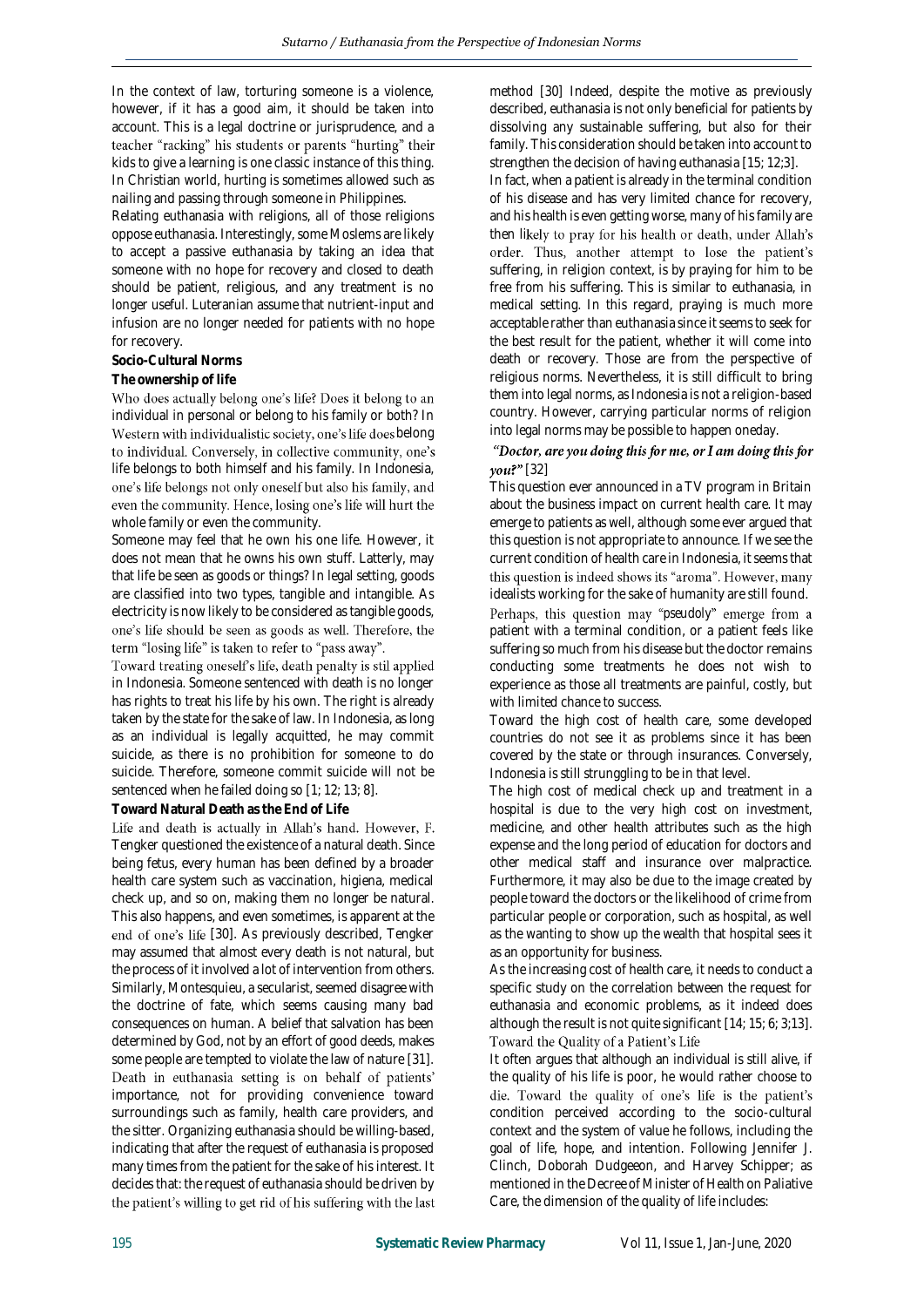- a. Physical symptoms<br>b. Functional capacity
- b. Functional capacity and activity
- c. Family prosperity
- d. Spiritual
- e. Social function
- f. Contentment over the treatment, including financial issue
- 
- g. Future orientation<br>h. Sexual life, includin Sexual life, including the depiction of self
- Function in work

Thus, it is clear that patients' condition leading to a request of euthanasia is not only due to his suffering or particular physical symptoms, but also other complex problems.

#### **Toward the Culture of Society**

Culture derives from Sansekerta Buddhayah, a plural term of buddhi which refers to sensibility or mind, and the definition of culture, following E.B. Tylor [33] is complex as it involves insight, credence, art, moral, law, custom, and other capabilities as well as habits that human does as the member of a society.

Every human has material and spiritual aspects in their lives. Material aspect involves efforts, human's capability to create things, and the spiritual aspect involves creation resulting in knowledge, and work resulting in beauty. Human pursue knowledge through logical mind, harmonizing between behavior and norms through ethics, and reaching beauty through aesthetics [33]

In practice, when we find a patient with terminal illness, we often pray for him/her by reading Al Qur'an, such as Yaasin. Is it actually not a very fine form of "passive euthanasia" beyond the term of medicine? The only attempt is through pray intended to hasten either the cure or death by God?

Another form of "passive euthanasia" is that if one of family members suffers from prolonged terminal illness, some groups in a society may believe that he/she has "guidance". In order to make it good, in case of hastening the process until the death comes, the "guidance" is then taken or dissolved.

Regarding to euthanasia in broader society, a group of community may agree with this issue, and others may disagree. The initial phase of discussion rarely gives its acceptance although they ultimately agree with euthanasia after having understanding on it. Only few of them understand the meaning and the kinds of euthanasia.

Societal habits show that euthanasia is relative seldom to conduct. This is due to the fact that the family of the patient or victim gets benefit from the incident of euthanasia, or they may even possibly ask for it, as well as the ignorance or the lack of understanding on euthanasia itself. Moreover, it is also due to a common attitude to not prolong any problems with someone who has passed away.

For the patient's family who seems to get benefit from the implementation of euthanasia, and they may even ask for it, in fact, feel so sorry to the patient and the family, or it may be due to the lack of capability to cover the cost of treatment, especially when the staff of the hospital argue that the patient is no longer survive.

The lack of understanding about euthanasia may happen due to the complexity of medicine and common people with average level of education may feel difficult to understand the point, or they may probabily have incorrect information from irresponsible people. However, many incidents that are unclearly considered to be euthanasia cases have already happened.

The common attitude to not prolong any problems with others who already passed away is such a way to respect them. All debt that possibly belongs to the deceased will be paid back by the beneficiary or asked to be abolished.

When a passive euthanasia occurs, in which any treatment is no longer useful and should be shut down, it is expected that the patient will immediately see his death, and when it does happen, it is considered to be fulfilled. Conversely, if the patient takes longer time to see his death although all treatments have been already settled down, it is considered to be useless and may emerge an argument that such passive euthanasia is worse than the natural death [34].

**From Art to Ethics to Law**

The Hypocrates in the forth century before Masehi had practiced medication as an "art" with its advantages, the idea of nobleness, and the homage toward human body. In 12<sup>th</sup> century, this art evolved to be science as many universities grow to become Science Development Center [35].

The engagement of science that direcly related to the human's life and death made the oath of Hypocrates was adopted as the ethical code of medicine. For the first time in the western world, this ethical code was noted by Sir Thomas Percival in 1803, in Britain. This document became the basis of conducting professionalism by every doctor related to hospitals and other organizations, ans it might solve and prevent any conflict amongst them.

In 1847, the USA established a regulation dealing with the organization of medical professionalism and it is in the form of *Code of Ethics of the American Medical Association,* followed by the first International Code of Ethics of Medicine formulated by *World Medical Association* in London in 1949. The moral requirement of medical professionalism finally established *Medical Law* through its first congress in Belgium in 1967. In Canada, the federal government is responsible for criminal law and the provinces have jurisdiction over health care and enforcement of criminal law. In 2014, the Province of Quebec exploited this constitutional arrangement by legally redefining end-of-life medical care to include euthanasia [1]. The law came into force in December 2015 [36].

Therefore, medicine has gradually sifted from any aspect of morality to be scientifically independent under the medical law it follows. Although it may not be fully sifted from moral aspect, the complexity of problems in medicine may make it happen.

Illich found that institutionalization was the pioneer of medical ethics acted as ones authorized to apply medical ethics in specialty. Illich called the phenomena of theory applied in medical practices as "technical interprise" by doctors, as though they may arbitrarily determine the patients' destiny, whether they are classified into terminal or non-terminal condition. Medical diagnosis as though provides medical authority on a totalitarian power [37].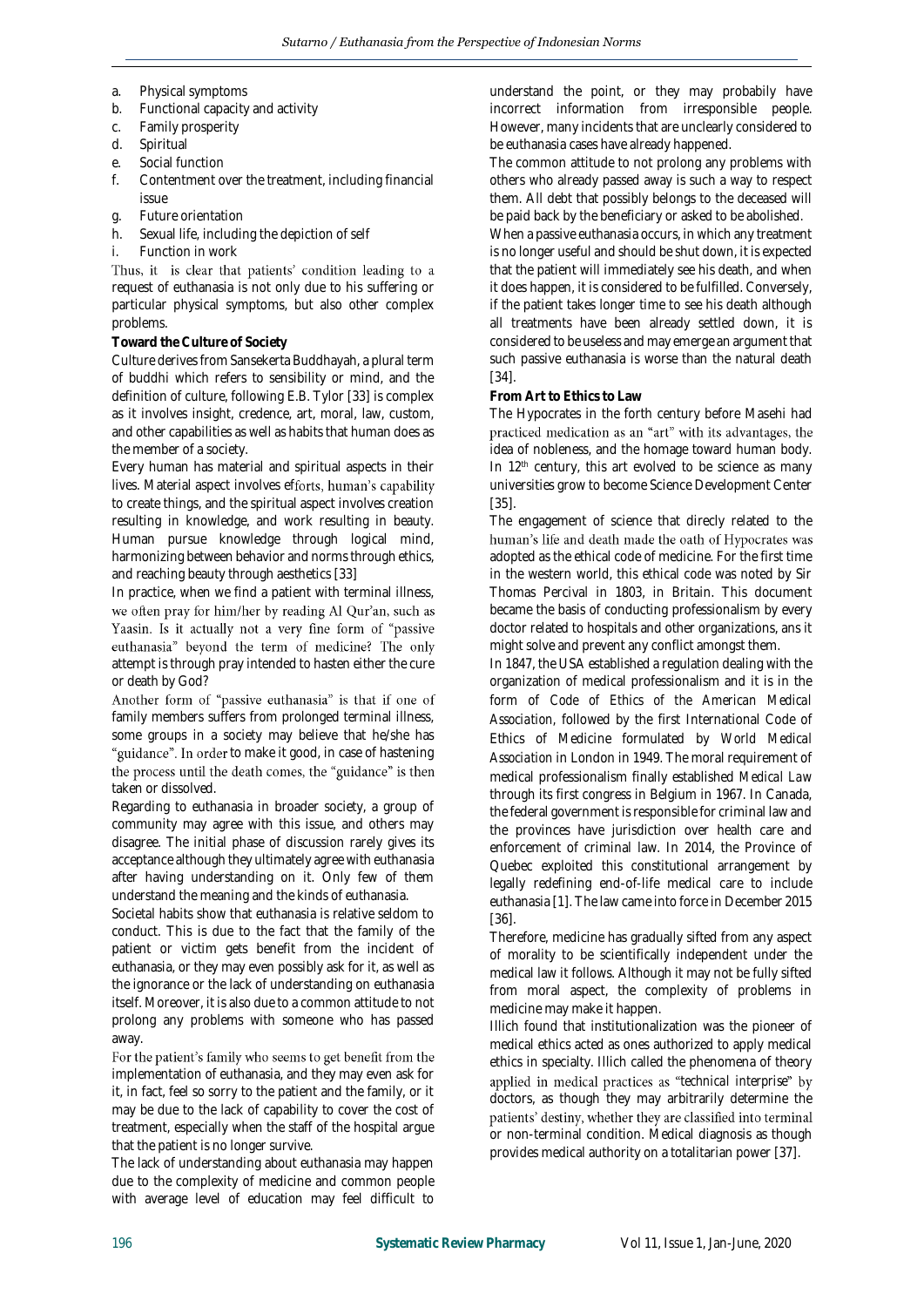# **Ethical Norms**

## **Common Ethics and Professional Ethics**

In general, there are two types of ethics, common ethics and professional ethics. In regard to common ethics, an individual willing his family to die soon is considered to be bad person, however, when it relates to the terminal condition of the patient (e.g, a patient with a prolonged terminal illness, a patient with certain disease making his body get so thin, a patient with a cronical cancer making his body smells so bad), people surrondings may feel pity for the patient and they will not blame the family, as it may be better for the patient to pass away rather than suffering so much from a terminal disease. However, in Javanese, there is a proverb: "ora ilo nggege mangsa", indicating that it is not good expecting something bad to happen.

Another type of ethics is professional ethics. In this case, the professional ethics of being doctor refers to any medical staff engaged in an oath pronounced upon their inauguration as doctor. The oath pronunciation of being doctor as currently followed is based on the Decree of the Minister of Health No. 434/MENKES/SK/X/1983 on 28<sup>th</sup> October 1983, which basically contains the ethical code of doctor profession and functions as the base for doctors to perform their profession.

Indonesia Medical Code of Ethics on Doctor's Obligation toward Patients is mentioned in Article 10 that every doctor must always remember their obligation as ones protecting others' life. From the perspective of this ethics, euthanasia is against to Indonesia medical ethics [38]. This is right, since it is not only against the medical ethics of this country, but also against the oath of Hypocrates acted as the base of every doctor's oath around the world. In medical ethics rooted to the oath of Hypocrate, it stated that a doctor would appreciate every individual's life since they were in the process of fertilization. It indicated that after the process of fertilization occurred between ovum and sperma, the existence of ovulated ovum should already be appreciated. .

Following Kartono Muhammad, Sami Jacobalis, and K. Bertens, traditionally medical ethics remains actual, even in this current days on which many attentions point toward the issue. Any effort to avoid moral peril treathening this current health care may fail if it has no a strong ethos in medical profession [39]

In relation to one's life, it is mentioned in the pronunciation of oath that doctors should appreciate individual's life since the process of fertilization and thus, as long as an individual is still alive, that life should be appreciated. What if the life is not qualified, in this case, he/she is so suffering which makes most people feel pity on him/her? The answer is yes, it should still be appreciated; however, the way of appreciating such life may depend on the perspective from the doctor and the surrounding. Some may read Yaasin, others may ask about his/her "guidance" to get rid from the suffering, or provide particular alternative medication, and of course, euthanasia is likely to be an option that the patient asks for.

One very common and confusing moral dilemma in health care emerges when the principles of morality encounter two conflicting sides whether benefiting the patient or appreciating his autonomy of life. Every doctor

and medical staff must strive for things benefiting patients without taking them into disadvantageous position [40]. **Medical Ethics**

Up to recent days, most people seem to think bad on euthanasia. They think that it is inhuman, violating individual's basic rights to live, and so on. There are some reasons for that, including from the perspective of ethics, both common and professional ethics. Understanding medical ethics is apparently necessary, since a serious solution for issues of medical ethics is quited urgent. Medical ethics discuss about doctors' morality in performing their profession [41]. Medical ethics is the primary concern on this profession. Since they were still in medical college, all the prospective doctors have already had bio-ethics course. They learned not only about ethics toward others or patients, but also about ethics in dealing with and manipulating animals and dead body during their experiments. Ethics toward others does not only refer to patients, but also deals with how to behave toward partners, teachers, and others.

Many people directly put their moral judgment on others based on their physical behavior. Such judgment itself is not a fault. We never know the intention and conscience of an individual in doing something, whereas good and bad depends on whether they keep on their track [42]. Similarly, although they have been engaged with their oath as doctor and their behavior is visible, their conscience cannot be clearly seen.

According Guwandi, the trilogy of medical secrecy consisting of an agreement toward medical treatment, known as *informed consent*, medical records, and medical secrecy itself [43]. The organization of medical secrecy is in the context of medical and legal ethics. Medical secrecy and ethics are all mentioned in the oath of Hypocrate, which is always pronounced by every fresh graduate doctor, the pronunciation of original oath of Hypocrates was arranged by a group of Phythagorean doctors from Coss Island in the end of 4 centuries BC.

Edelstein, cited by Guwandi, argued that the "Phythagorean Manfesto" was an idea to organize a reformation and regulation on doctors' practice at that moment. There were many deviant medical practices at that moment, such as providing poison to chronic patients with no hope for recovery, performing abortion, and likely to conduct surgery rather than having a proper diet, as well as drugs. Finally, although encountering many challenges, reformation still remains successful as those challenges were not legally supported.

Hypocrates Oath provides some guidlines on medical ethics as follow.

- 1. That the oath fulfills the needs of a coordinated instruction and registration by the doctors. Public should be protected as most as possible from any deceiver pretending to be doctors.
- 2. It is clearly mentioned that every doctor performs in behalf of their patients' benefit. They should do their best to provide health care, they are not allowed to do things they know that it will be disadvantageous for patients.
- 3. Euthanasia and abortion are forbidden. The guidelines of lithotomy may prohibit any disruptive surgery such as castration. There is a boundary that it is only performed by the experts.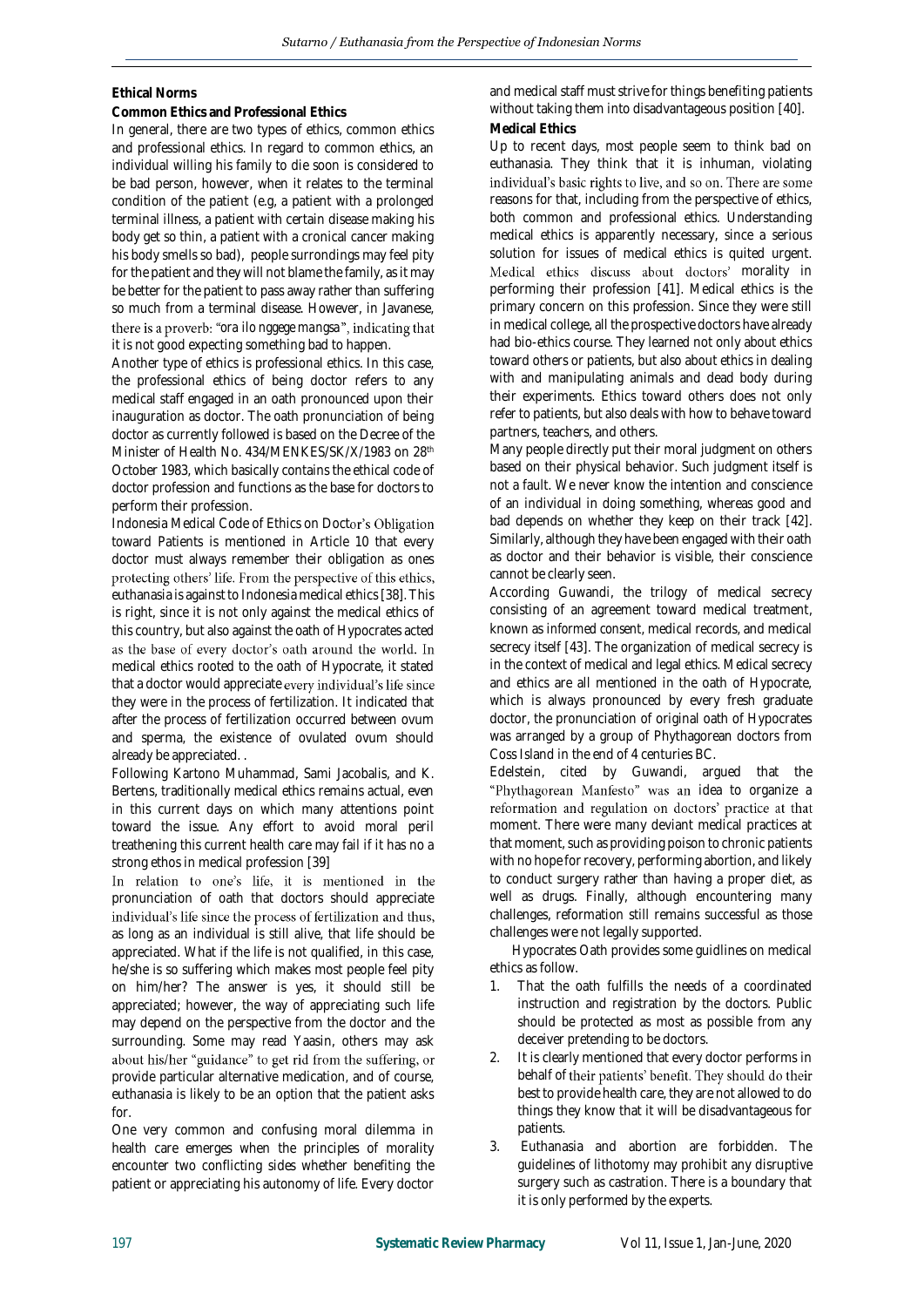4. With the outline of doctor-patient relationship, taking benefit from this relationship (for instance) is not justified. Finally, Hypocrates Oath give an emphasis on doctrines of medical secrecy [43].

Hypocrates from Greek, Galenus and Roma, are some prominents of traditional medication who relied the pivotal strengths for a noble medical tradition. With all prominent figures and medical organizations performing in international forums, they intended to base the tradition and discipline of medicine on professional ethics. This type of ethics, as long as prioritizing patients' behalf and condition, it contains some principles, such as beneficence, non-maleficence, autonomy, and justice.

With this principle, a doctor dealing with patients should consider that what he is currently performing should be beneficial for his patients (the principle of beneficence), and if not so, it at least should not take the patients into disadvantageous position (the principle of nonmalficience), and he should appreciate any arguments from his patients as they have autonomy for their own physical body. Finally, he should be fair ( the principle of justice).

Mustika said that Code of Ethics is the norms that every profession should follow in performing their professional tasks and social life [44]. Those norms contain some guidelines for professional members about how to perform their profession along with its prohibitions. It mentions what should and should not be performed by every member of professionalism; not only in perfoming their professional task, but also in society.

This current era demands medical practitioner prioritizing the principles of modern ethics, as what Catherine Tay Swee Kian argued, including: the principle of autonomy, the principle of beneficence, the principle of not hurting others, the principles of justice, loyality, and honesty [45].

KODEKI stated that toward doctors with common responsibilities:

- 1. Every doctor should uphold, fully comprehend, and implement doctor oath;
- 2. They should always strive for their profession based on the highest standard of profession;
- 3. They are not allowed to be induced by things that may dissolve the independence and autonomy of their profession;
- 4. They should avoid praising themselves.
- 5. Each of treatments or suggestions that may lower patients' physicial and psychological conditions should be given only for patients' needs, after having a consent from the patients' family.
- 6. They should be careful in informing their findings.
- 7. Only verified information and arguments are allowed to announce.
- 7a. They should provide competent health care, technical and moral freedoms, along with appreciation and respectfulness on human's dignity.
- 7b. They should be honest in their relationship with patients and partners, given that some problems may deal partners' less competence, deception, and blackout in addressing patients' cases.
- 7c. They should appreciate and maintain the patients' and the partners' rights.
- 7d. They should always remember their responsibility<br>of protecting others' lives.
- 8. They should thoroughly concern on people's interest and the aspects of health care, including physical and psyco-social ones. They should do their best to be teachers and public servants in actual manner.
- 9. Cooperating to the stakeholders of medical fields and others should have mutual respect to one another.
- And their responsibilities toward patients are as follow.
- 1. They should be sincere, applying all their insight ans skills for the sake of patients' behalf. If is seem less competent, it should be referred to more capable ones, but of course, under the patient's consent.
- 2. They should give chance to the patients to contact their family and religious advisors and/or other issues.
- 3. They should keep all information that deals with their patients remain confidential.
- 4. They should perform the first aid as responsibility for humanity, unless more competent parties are willing and able to perform.

The responsibility toward partners:

- 1. They should treat their partners as they want to be treated.
- 2. They are not allowed to take over their partners' patients, unless under particular consent or based on ethical procedures.

Toward themselves

- 1. They should maintain their health in order to perform well.
- 2. They should always follow the development of medical science and technology.

## **Legal Norms**

## **Doctor-Patient Relationship**

Doctor-patient relationship is actually confusing. This is inevitably due to the common condition of the current society. In this case, Indonesia still has conflicting value in its law. In one part, one is willing to keep surviving and live with communal value-oriented, such as mutual consent and fatherhood, and in another part, a prominent *doctrine "rule of law"* is simultaneously applied as well [46]. Some Indonesian people still assume themselves as a part of nature in term of their behavior. In order to reach happiness of this life, an individual should correspond to the regulation applied there. Violating law is defined, and thus, penaly/sentences for such violation are aimed to refine the balance of nature. Besides the cosmic perspective of life, a kind of concord with others is acknowledged. It may influence the law. For instance, when a lawsuit emerges, the solution should be aimed to reach a concord between parties, whether through particular agreement or compromising. As Daniel S. Lev argued, [47], such concord may clearly show the good sides of life, but it may also make the aim of reaching a legal certainty difficult to pursue.

In regard to legal setting, there are three kinds of community, but Satjipto Rahardjo classified it into two kinds. First, it is a group of common people with no education background on law, and despite the willing,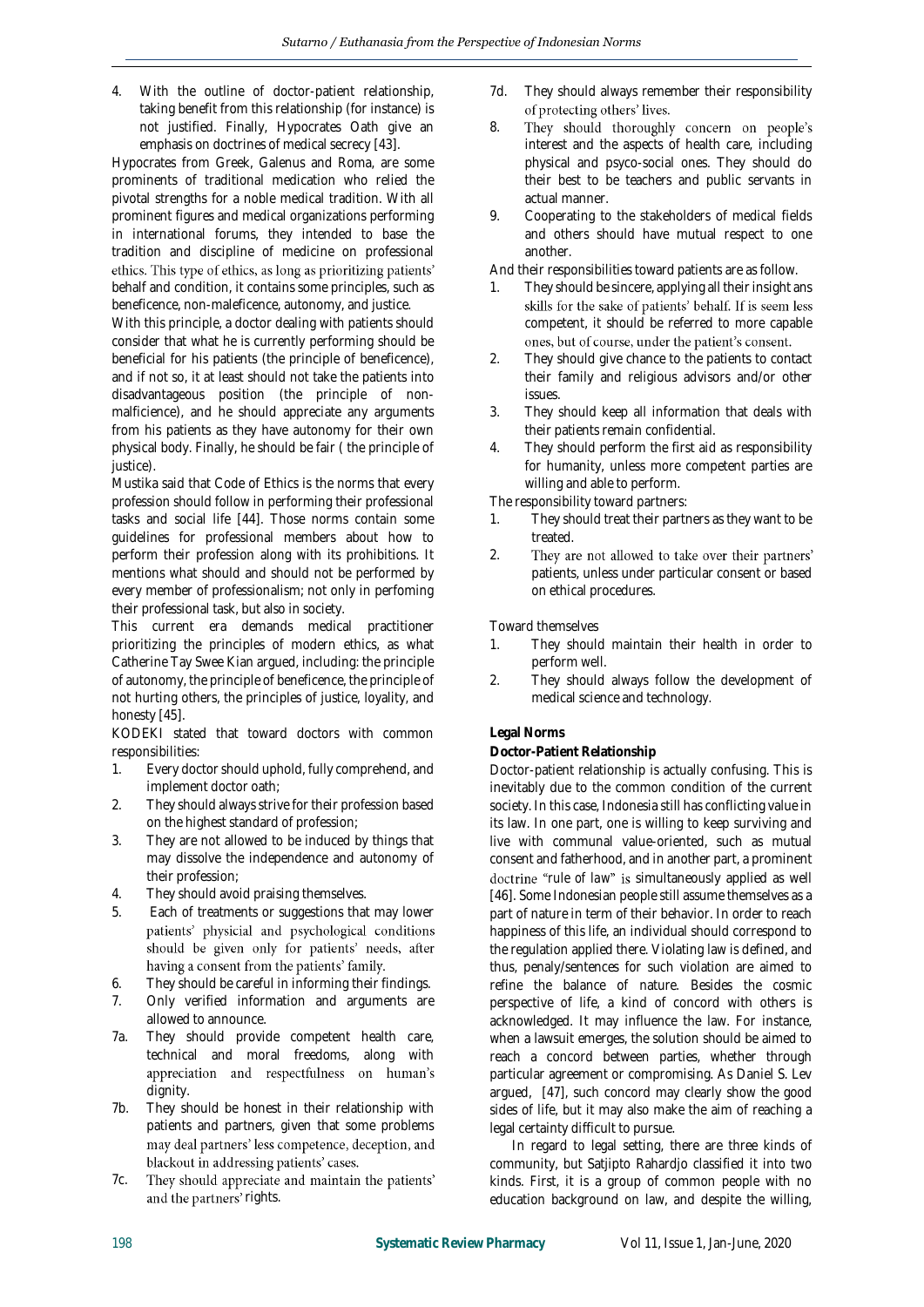they should obey the applied law. Second, it is a group of people learning about law and working as legal practicioners. Third, it is a group of legal experts. This final group has no responsibility to either make judgment or force something, conversely, it is much more about capturing out the fact honestly and clearly. They are responsible to have well understanding on law. From the perspective of science, there is no place for legal professionals to monopolize the truth [48] .

A scientist should have several scientific attitudes, such as:

- a. Objective, in consideration<br>b. Relative, scientific-based kn
- Relative, scientific-based knowledge over several postulates is apriorily accepted as a truth, and even a theory is sometimes abolished by another theory.
- c. Skeptic, always hesitant over any arguments with lack of evidence.
- d. Intellectually patient; able to stay stong and restrained to keep struggling under pressures for the sake of scientific conviction.
- e. Simplicity, in thinking, expressing, and proving things.
- f. Taking sides of ethics; science has no intention to finally make judgment on what is good or bad, but it is responsible to reveal what is wrong and relatively right [49].

Overall, although it does not clearly describe a study about euthanasia yet, a conclusion may finally reveal that euthanasia is reasonable to be conducted, and scientists have no capacity to force that inference to be followed or even conducted.

The followers of natural law argued that the content of law was moral. Thomas Aquinas claimed that the natural law is conducting the good and avoiding the bad. Grotius suggested that law of nature showed good reasons and any measures within have moral quality [50].

On 26<sup>th</sup> March 2009, an interactive interview on TV One about the wining case of medical malpractice and one supporting a patient of ex-head of IDI is dr. Kartono Muhammad. This is an interesting advancement to be examined. The patient, with a support from his doctor, was very tough with any processes of therapeutic transaction.

Medical malpractice is often difficult to prove due to a variety of things affecting the result of a treatment, such as the serious condition of the illness, the patient's fitness and obedience, the doctor's competence and seriousness, the treatment considered to be an "art", and an argument that doctors are not willing to blame one another and thus, they tend to support each other.



**Figure 1: Process of Treatment and Its Determinants**

## **Note:**

Patients having medical treatment may end with being cured, defected, or death. Factors influencing the result of the treatment are as follow.

- a. The patient self, such as their lack of understanding on their disease and physical fitness from that disease.
- b. The disease self; whether it is chronic or not, or malignant or not.
- c. The medical staff self, including doctors and nurses in parts of their competence and skills.
- d. The hospital regulation, facility, utility, financing, and management of treatment, whether or not it is beneficial for patients.

**The Role of Regulator in Medical Malpractice and Euthanasia**

The role and insight of legal apparatus on medical law and euthanasia is still less in this country, since the interest on cases of medical malpractice and euthanasia is still less, and the medical law is relatively new in law. Furthermore, Pitono Soeparto argued that Criminal Code is unable to be immediately applied on medical cases [51]. Thus, many lawyers who tend to advocate the victims of medical malpractice may feel difficult to apply the positive law if they have less understanding on medical law.

In regard to euthanasia, Article 344 Criminal Code often relates with this issue, although not all kinds of euthanasia are appropriate to relate to that Article. Olso Article 345 Criminal Code can be relates with euthanasia or physician assisted suicide. Euthanasia, physician assisted suicide and any medical malpractices are actualy complex due to some factors influencing the process of medical treatment which seems complex as well.

In custom law along with its features such as: religiously traditional, comprehensive and joint, not pre-exist, inequal, fair, and flexible, etc., when a custom case occurs, things to be concerned on the most are the emergence of reaction or correction and the chaos of societal balance as well as who the subject of this incident and what his motive. If the subject refers to parties with high status (e.g., the rich, royal family, or educated people), the sentence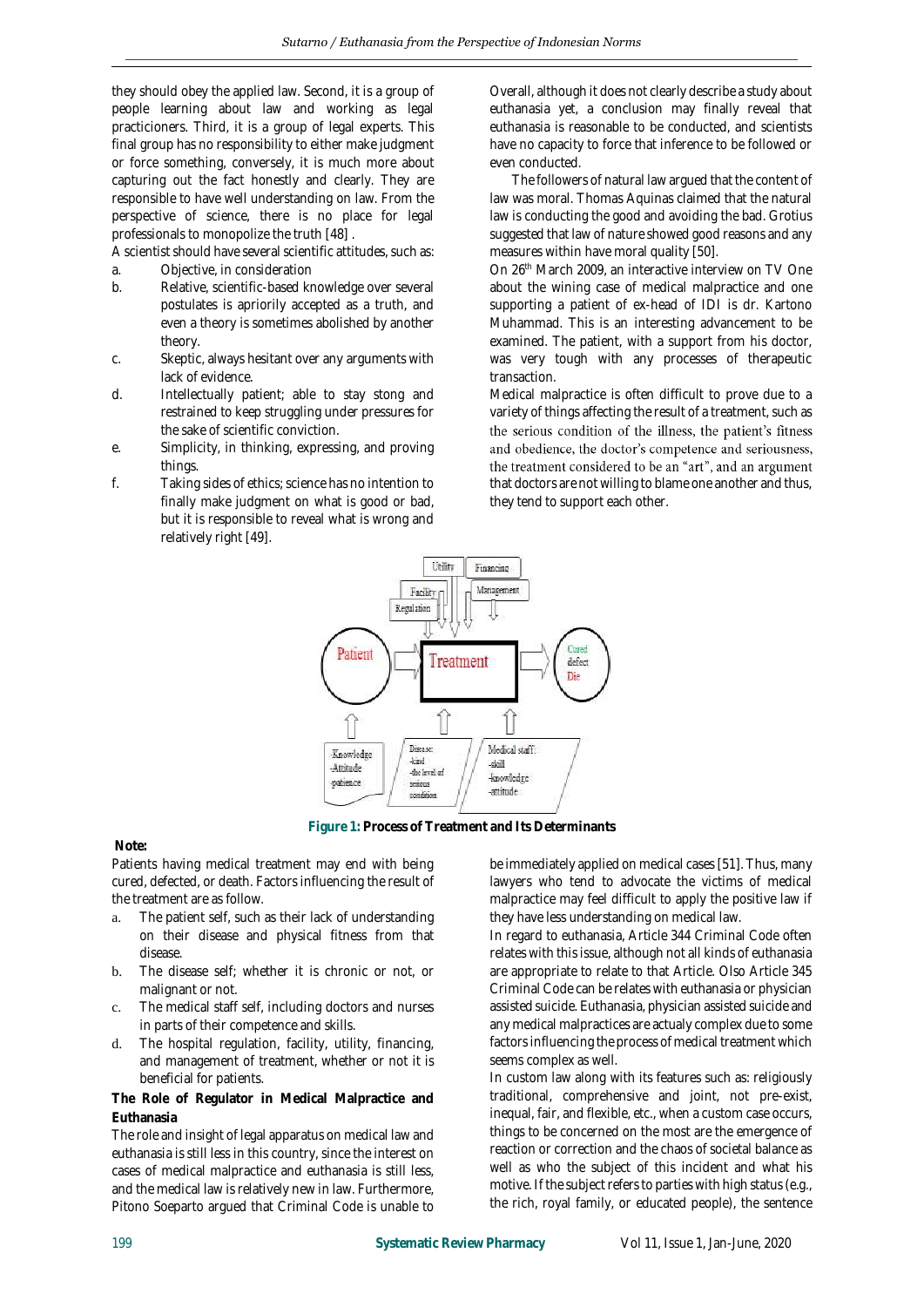will be more severe sentence rather than what common people may have. For instance, the sentence will be different for murder case if the victim comes from highstatus parties, rather than common people.

When euthanasia happens and is considered to be costum case, the subject must be educated party (e.g., doctor) performing such method for the good of the patient and family, or even it is due to the patient's request for euthanasia. This practice may cause imbalance in society. The "victim" requesting for euthanasia must be suffering so much from a disease that has no hope to heal, and thus, the "defendant" should be charged with very fine sentence or even free from any legal suit.

In Indonesia, the subject of organizing law is traditionally a group of society; not individual, and the importance of someone depends on his function in that society. The more important he is in a community, the more important his value as a legal subject. Thus, the value of one's life in traditional community depends on his function in that community. When euthanasia happens, the reaction revealed may depend on the level of function someone has in his community.

**Proving the Cases of Euthanasia and Malpractices is relatively difficult**

In the fact, the past relationship of doctor and patients was vertical-paternalistic. However, the increasing awareness on law, science, and technology makes this relationship sifts into horizontal-contractual. The Principle of Equal Before the Law must be applied for all, that's why it is applied toward a doctor as well. This principle addresses that evey citizen has the same status in law, without seeing his profession, race, ethnics, religion of each of the citizen. In medical practice, it often says that the process of health care by a doctor is an "art". Thus, the uncertainty on its procedures is getting bigger since it depends on the doctor's "mood". Furthermore, although some standards have been set out (e.g., normal prices for labs), it is not fix. This makes people freer to give another judgment over the result of medical examination, and thus, proving any dereliction that a doctor did is difficult to do. However, everyone performing criminal should be proven. In regard to euthanasia, proving such case is difficult, given that the doctor and the patient's family may cover up the case.

#### **Rights and Obligation of Patient and Doctor**

Based on Act No. 29/2004 on Medical Practice, patients have several rights, including:

- a. Receiving full information about any medical treatment as mentioned in Article 45 subsection (3);
- b. Asking for opinion from other doctors or dentists
- c. Experiencing service according to their medical needs;
- d. Refusing any medical treatments; and
- e. Having the content of their medical records.

However, patietns also have several obligations as follow.

- a. Providing full and true information about their health issue;
- b. Obeying advices from doctors or dentist;
- c. Obeying the procedures of health care; and
- d. Retaining for the service they received.

#### Furthermore, it concludes that the patients' rights include:

- a. Right to have information on anything that relates to their disease;
- b. Right to be informed and to have assurance on medical secrecy dealing with their condition;
- c. Right to whether accept or refuse any medical treatment to be performed;
- d. Right to have second opinion on diagnosis, health plan, and treatment for their disease;
- e. Right to refuse any treatment to be performed;<br>f Right to refuse particular treatment:
- Right to refuse particular treatment;
- g. Right to stop any on-going treatment;
- h. Right to see their medical records; and
- i. Right to choose doctors and health care providing treatment on their disease.

Looking at those rights, the right to not having any treatment until they pass away is the patients' right. Thus, the right of death is actually on patients self. Another right that is rare to be recognized is juridical right. According to Yusuf Hanafiah, one of patients' rights is: right for living, right upon their body, and right to naturally die.

Freddy Tengker argued that the right to determine the fate of oneself and the right of having helath care can be broken down into several rights Act No. 29/ 2004 on Medical Practice sets the obligation of a patient, including:

- a. Providing necessary information toward their doctor for the sake of recovery;
- b. Obeying the doctor's advices after having a consent on treatment;
- c. Obeying any consent treatment; and
- d. Obeying all the condition of treatment and recovery, including the cost they need to pay.

Doctors and dentists also have rights in performing their medical practices, such as:

- a. Having a legal protection in performing their professional tasks based on the standard of profession and the standard of operational procedures;
- b. Providing medical treatment based on the standard of profession and the standard of operational procedures;
- c. Obtaining full and true information from patients and family; and
- d. Getting paid for their work.

And their obligations include:

- Providing medical treatment based on the standard of profession and the standard of operational procedures, as well as corresponding to the patients' condition;
- b. Referring patients to doctors or dentists with better competence, when they feel unable to conduct examination or treatment;
- c. Keeping in secreat toward anything related to the patients' condition, even after the patients passed away;
- d. Performing the first aid as responsibility for humanity, unless more competent parties are willing and able to perform; and
- e. Expanding their insight and be up-to-date with the development of medical and dental science.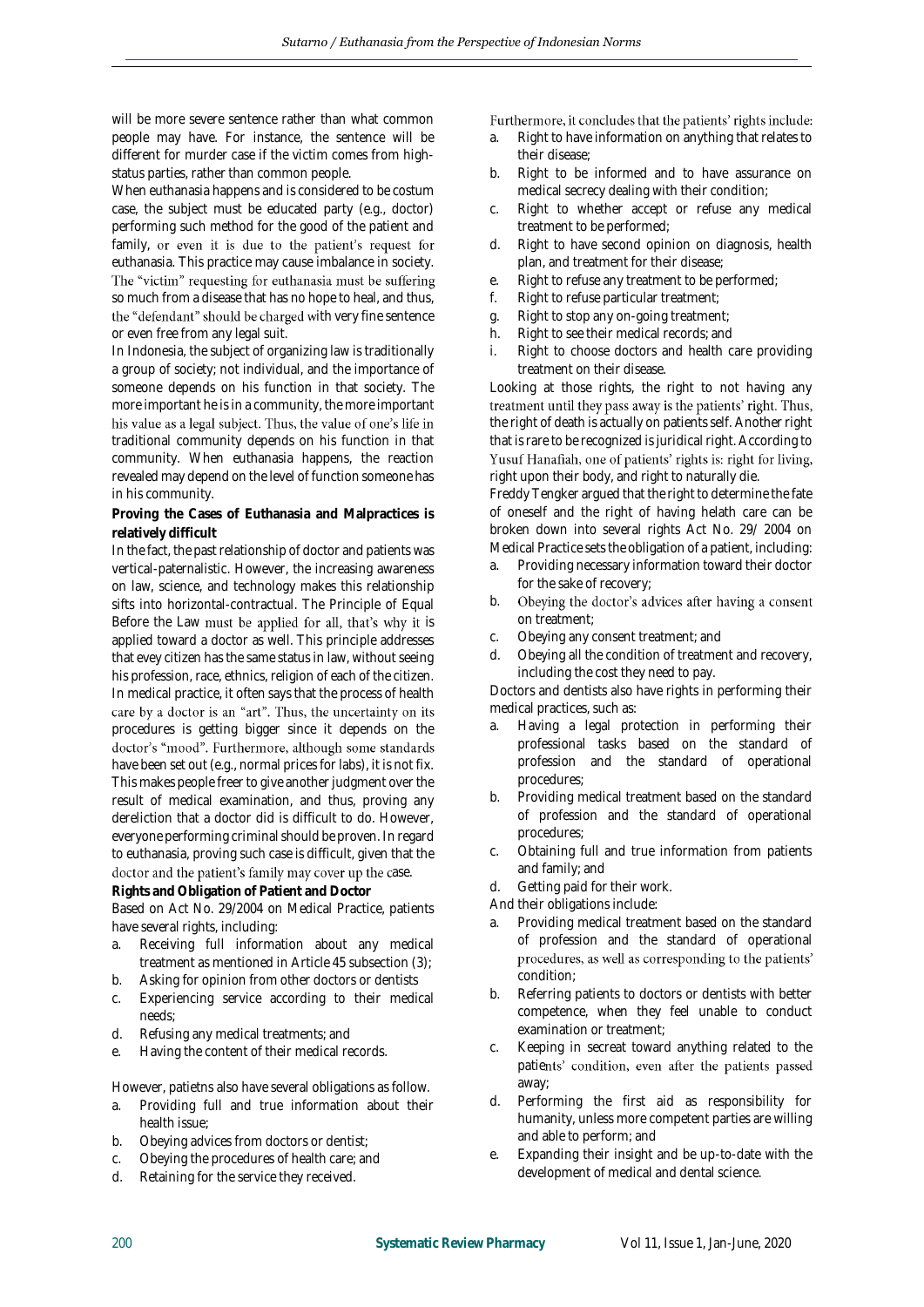Overall, doctors should appreciate their patients' rights. In regard to euthanasia, it should be further discussed.

# **CONCLUSION**

From religious perspective, it seems that most religions oppose the application of euthanasia. Interestingly, some Moslems are likely to accept a passive euthanasia, especially for people with chronic condition and have no hope to survive from their disease or any medical treatment is no longer useful. Lutheranians assume that nutrient and infusion is no longer useful for patients with no hope for survival.

However, why does euthanasia remain bad, inhuman, and violating others' right to live, particularly for nowadays? One reason addressing this question comes from the perspective of ethics, both common and professional ones. Medical ethics describes the morality of doctors in performing their profession.

In providing treatment for their patients, doctors should consider whether it is beneficial for their patients or not. At least, it may not harm them. Besides, every doctor should appreciate the ideas/opinions of their patients, who have autonomy over their own body. They should also be fair or uphold the principle of justice.

The recent relationship of doctor and patients is quite confusing, as this country is still struggling with any sociocultural and legal conflicts. In one part, people are willing to live with communal value-oriented, such as mutualconsent and fatherhood, and in another part, the doctrine of *rule of law* does exist.

It is clear how important the enactment of regulation on euthanasia is, so that the essence of justice and the respectfulness toward the patients' rights in medical field can be fulfilled. Finally, it may reveal the certainty of which doctor is allowed, banned, or under arrest.

## **REFERNCES**

- 1. Faisal, M., Shabbir, M. S., Javed, S., & Shabbir, M. F. (2016). Measuring Service Quality and customer satisfaction in Pakistan: Evidence Based on Carter Model. International Business Management, Vol. 10, pp. 5011-5016.
- 2. Ramli, A., Shabbir, M. S., Bakar, M. S. Bin, Shariff, M. N. M., Yusof, M. S., & Ahmad, I. (2018). Mediating role of E- learning resources in developing entrepreneurial inclinations amongst undergraduate students at Universiti Utara Malaysia. International Journal of Engineering and Technology(UAE), 7(4), 51 56. https://doi.org/10.14419/ijet.v7i4.7.20381
- 3. Shabbir, M. S., Kassim, N. M., Faisal, M., Abbas, M., & Sabti, Y. M. (2018). Poverty reduction through Islamic modes of finance; The way forward. Journal of Social Sciences Research, 2018(Special Issue 4), 58 65. https://doi.org/10.32861/jssr.spi4.58.65
- 4. Shabbir, M. S., Shariff, M. N. M., & Shahzad, A. (2017). Mediating role of perceived behavioral control and stakeholders' support system on the relationship between entrepreneurial personal skills and entrepreneurial intentions of it employees in

Pakistan. 56(6), 915-929. https://doi.org/10.1002/hrm

- 5. Hussain, S., Fangwei, Z., Siddiqi, A. F., Ali, Z., & Shabbir, M. S. (2018). Structural Equation Model for evaluating factors affecting quality of social infrastructure projects. Sustainability (Switzerland), 10(5), 1 25. **<https://doi.org/10.3390/su10051415>**
- 6. Muhammad Irfan Afzal, Shabbir, M. S., & Faisal, M. (n.d.).(2016). Relationship between Negative customer behavior and turnover Intensions.
- 7. Shabbir, M. S., Asad, M., Faisal, M., & Salman, R. (2019). The relationship between product nature and supply chain strategy: An empirical evidence. International Journal of Supply Chain Management, 8(2), 654-658.
- 8. Shabbir, M. S., Shariff, M. N. M., Bin Yusof, M. S., Salman, R., & Hafeez, S. (2018). Corporate social responsibility and customer loyalty in Islamic banks of Pakistan: A mediating role of brand image. Academy of Accounting and Financial Studies Journal, 22(Specialissue), 2011 2014.
- 9. Shabbir, M. S., Shariff, M. N. M., & Shahzad, A. (2016). A Conceptual Development of Entrepreneurial Skills and Entrepreneurial Intentions: A Case of IT employees in Pakistan. International Journal of Academic Research in Business and Social Sciences, 6(3). https://doi.org/10.6007/ijarbss/v6-i3/2040
- 10. Maaike A. Hermsen, MA and Henk A.M.J. (2002), Euthanasia in Palliative Care, Journals Journal of Pain and Symptom Management Vol. 23 No. 6 June 2002.
- 11. Dierickx, Sigrid, et all, (2018), Involvement of palliative care in euthanasia practice in a context of legalized euthanasia: A population-based mortality follow-back study. Palliative Medicine, Vol. 32 (1).
- 12. Jabarullah, N. H., Shabbir, M. S., Abbas, M., Siddiqi, A. F., & Berti, S. (2019). Using random inquiry optimization method for provision of heat and cooling demand in hub systems for smart buildings. Sustainable Cities and Society, 47(July 2018), 101475. **<https://doi.org/10.1016/j.scs.2019.101475>**
- 13. Shabbir, M. S., Shariff, M. N. M., Alshaibani, Y. H., Faisal, M., & Salman, R. (2018). Entrepreneurship and skills development for socioeconomic growth; Present landscape and future agenda for Pakistan. Academy of Entrepreneurship Journal, 24(3), 1-12.
- 14. Imran, M., Binti Aziz, A., Binti Abdul Hamid, S. N., Shabbir, M. S., Salman, R., & Jian, Z. (2018). The mediating role of total quality management between entrepreneurial orientation and SMEs export performance. Management Science Letters, 8(6), 519 532. **<https://doi.org/10.5267/j.msl.2018.5.003>**
- 15. Iqbal, J., Shabbir, M. S., Zameer, H., Ahmed, I., & Ahmad, M. (2017). Antecedents and consequences of employee engagement: Evidence from corporate sector of Pakistan. Paradigms, 11(1), 78-86. **<https://doi.org/10.24312/paradigms110113>**